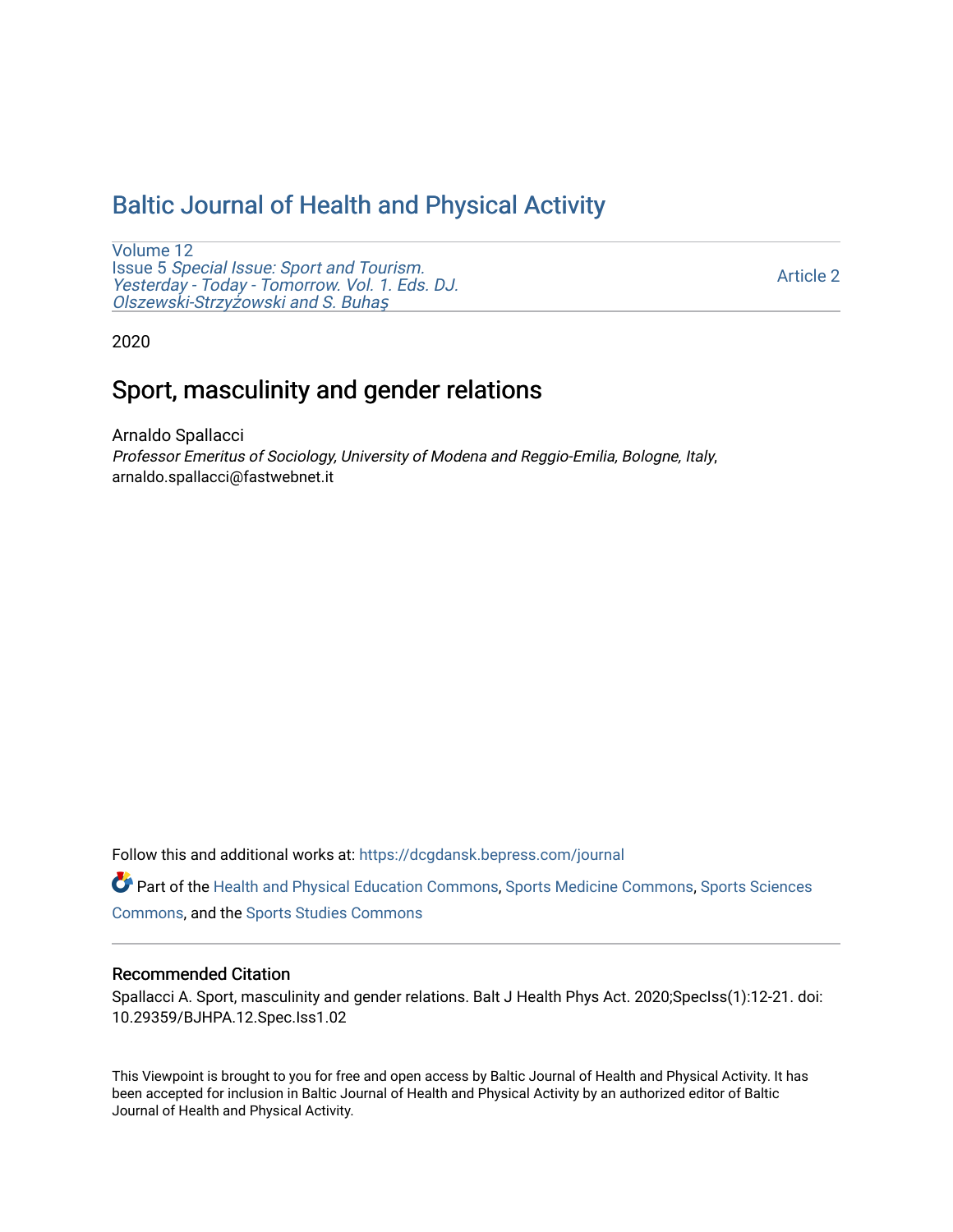# **Sport, masculinity and gender relations**

#### **Arnaldo Spallacci**

Professor Emeritus of Sociology, University of Modena and Reggio-Emilia, Bologne, Italy

#### **abstract**

The ideological and cultural approach towards sport has changed over time and must be linked with the changes in gender relations especially in the Western society. Therefore, the present paper brings to attention the relationship between men and exercise and discusses sport as an important practice for the cultural and physical construction of masculinity. The paper is a narrative analysis of the concept of sport and its socio-cultural significance over time, all presented in the context of gender relations. The analysis is based on information from European documents regarding sport and on statistical data at European level regarding the engagement of men and women in physical activities, with special attention paid to the case of Italy. Over time, the construction of masculinity has been subjected to many changes especially in Western Europe. Mainly, the transition was from the traditional dominant male figure, to the "new man", interested in health and self-care. The social significance of sport has changed and participation in physical activity is no longer seen as a typical masculine practice being widely open to women as well. In this context, gender relations changed and masculinity now implies new dimensions.

**Key words:** sport, masculinity, Italian men, gender relations, body image.

#### **article details**

|                             | Article statistics: Word count: 4,700; Tables: 0; Figures: 0; References: 19                                                                                                                                                                                                                                                                                                                                                                                                                                                                                                                                                                                                                                                                                                                                                                                  |
|-----------------------------|---------------------------------------------------------------------------------------------------------------------------------------------------------------------------------------------------------------------------------------------------------------------------------------------------------------------------------------------------------------------------------------------------------------------------------------------------------------------------------------------------------------------------------------------------------------------------------------------------------------------------------------------------------------------------------------------------------------------------------------------------------------------------------------------------------------------------------------------------------------|
|                             | Received: June 2020; Accepted: August 2020; Published: November 2020                                                                                                                                                                                                                                                                                                                                                                                                                                                                                                                                                                                                                                                                                                                                                                                          |
| <b>Full-text PDF:</b>       | http://www.balticsportscience.com                                                                                                                                                                                                                                                                                                                                                                                                                                                                                                                                                                                                                                                                                                                                                                                                                             |
|                             | <b>Copyright</b> © Gdansk University of Physical Education and Sport, Poland                                                                                                                                                                                                                                                                                                                                                                                                                                                                                                                                                                                                                                                                                                                                                                                  |
| Indexation:                 | Celdes, Clarivate Analytics Emerging Sources Citation Index (ESCI), CNKI Scholar (China National Knowledge<br>Infrastructure), CNPIEC, De Gruyter - IBR (International Bibliography of Reviews of Scholarly Literature in<br>the Humanities and Social Sciences), De Gruyter - IBZ (International Bibliography of Periodical Literature<br>in the Humanities and Social Sciences), DOAJ, EBSCO - Central & Eastern European Academic Source, EBSCO<br>- SPORTDiscus, EBSCO Discovery Service, Google Scholar, Index Copernicus, J-Gate, Naviga (Softweco, Primo<br>Central (ExLibris), ProQuest - Family Health, ProQuest - Health & Medical Complete, ProQuest - Illustrata: Health<br>Sciences, ProQuest - Nursing & Allied Health Source, Summon (Serials Solutions/ProQuest, TDOne (TDNet), Ulrich's<br>Periodicals Directory/ulrichsweb, WorldCat (OCLC) |
| <b>Funding:</b>             | This research received no specific grant from any funding agency in the public, commercial, or not-for-profit sectors.                                                                                                                                                                                                                                                                                                                                                                                                                                                                                                                                                                                                                                                                                                                                        |
|                             | <b>Conflict of interests:</b> Author has declared that no competing interest exists.                                                                                                                                                                                                                                                                                                                                                                                                                                                                                                                                                                                                                                                                                                                                                                          |
| Corresponding author:       | Professor Arnaldo Spallacci, Via Procaccini, 19, 40129 Bologna, Italy; phone: +39 3472556644; e-mail: arnaldo.<br>spallacci@fastwebnet.it                                                                                                                                                                                                                                                                                                                                                                                                                                                                                                                                                                                                                                                                                                                     |
| <b>Open Access License:</b> | This is an open access article distributed under the terms of the Creative Commons Attribution-Non-Commercial-No-<br>Derivatives 4.0 International (https://creativecommons.org/licenses/by-nc-nd/4.0/), which permits use, distribution<br>and reproduction in any medium, provided the original work is properly cited, the use is non-commercial and is<br>otherwise in compliance with the license.                                                                                                                                                                                                                                                                                                                                                                                                                                                       |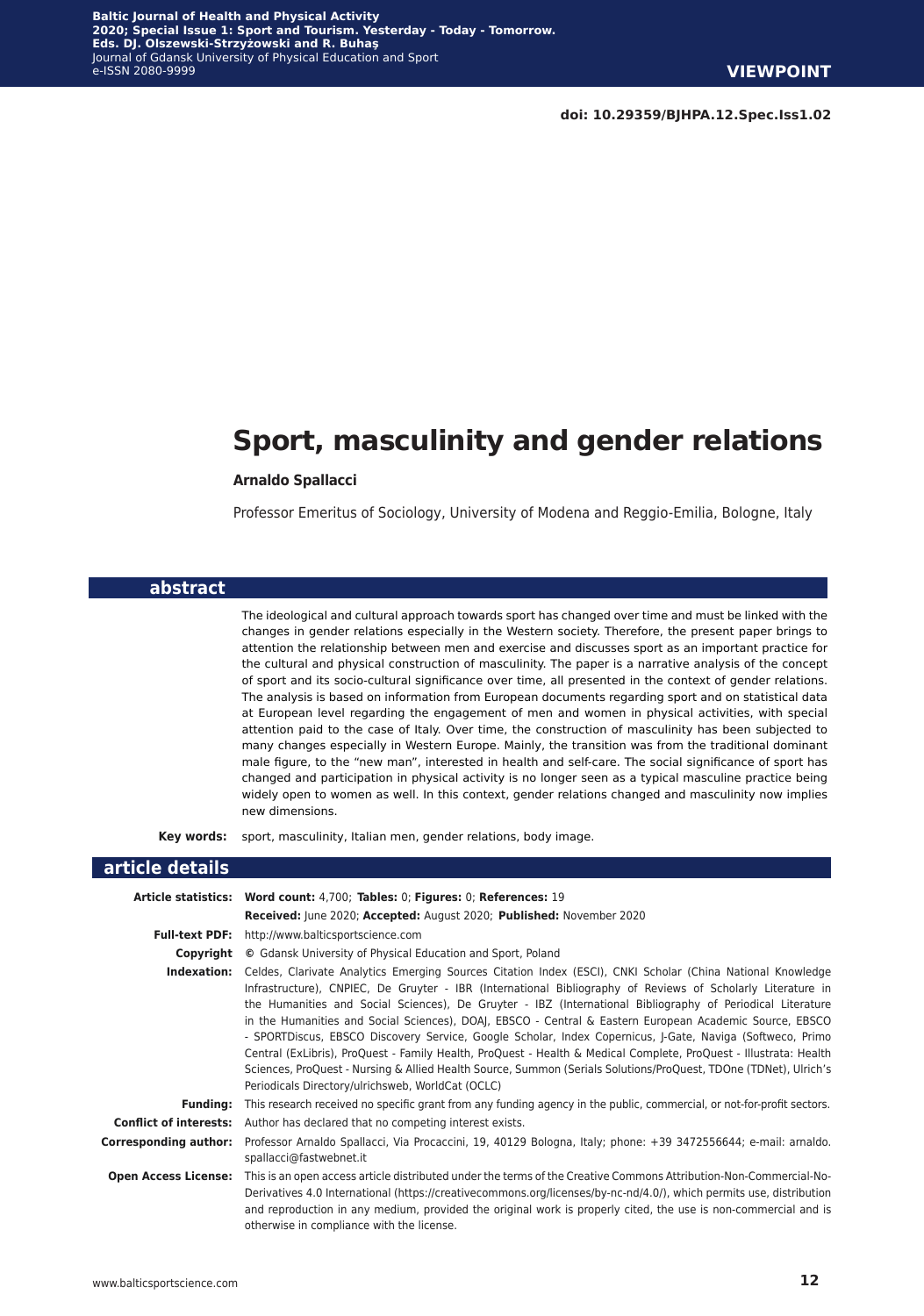*Sport is part of the heritage of every man and woman, and its absence can never be compen*sated. – Pierre de Coubertin1

# **introduction**

Sport represents one of the most relevant social activities in contemporary societies, and it has assumed a mass character that involves, for example in Western countries and Europe, more than half of the population, with an active participation of people regardless of age, gender, social or family status. Although, as we will show with specific data, not all social groups participate equally (for example, men are more present than women, young people more than the elderly), there is no denying that sport represents nowadays a central activity as budget, means of social aggregation, manifestation of values, passions, competition, solidarity, and tolerance.

First of all, the present paper tackles sport as an important typical masculine practice for the cultural and physical construction of masculinity, and consequently for the foundation of the patriarchal regime and female subordination; it is a paradigm based on a critical, often radically critical, theoretical and political vision towards male (which appears as essentially negative sex-gender), widespread at least until a few decades ago in the sociological-academic context and the popular literature.

From the end of the last century until now the approach has gradually widened, going beyond the classic perspective of sport being only a masculine socialization and competition; lately, other sport-related aspects have gained importance, for example the physical and mental well-being and the improvement of the body image. At the same time, the progressive entry of women into mass sport has been highlighted, which has produced a full change in its vision and practice, marking, eventually, also the internal male behaviours.

Therefore, the topic regarding men and sports and its evolution over the past 50 years must be placed and interpreted primarily within the general change in "gender relations" that has occurred mainly in the Western world. Secondly, from a certain point on, the topic of masculine sport must be connected to the transformation of male culture (i.e. the change of habits, behaviours, life goals, self-care), and to the emergence of new figures of masculinity which have largely replaced the stereotype of the patriarch, dominator, insensitive, violent man.

The increase in the relevance of sport has extended its presence also in the political and institutional fields; in the last half-century there has been a significant multiplication of documents created by various national public entities and not only. These documents (of which we will address to those elaborated by the European Union) examine and deepen the topic of sport and physical activities, the principles, the role of the subjects engaged in these activities, and the political and organizational guidelines from which different types of material supports and economic funds originate.

Sports and physical activities are periodically monitored to check the trends and evaluate their effectiveness, and thus to establish the political guidelines for their development. To understand the reality of sports in Europe, different especially between men and women, data from the Eurobarometer [1], a research centre that carries out periodic statistical surveys regarding the situation of sport and "physical activities" in EU countries, is reported in this paper.

Furthermore, the relationship between men and sport is addressed based on the analysis of different representations of the phenomenon essentially from a sociological point of view, starting from the 1970s until nowadays. We will also examine "gender relations," especially the relationships between males and females in the context of sports in order to

1 Pierre de Coubertin (1863-1937), French pedagogue and historian, founder of the modern Olympic Games.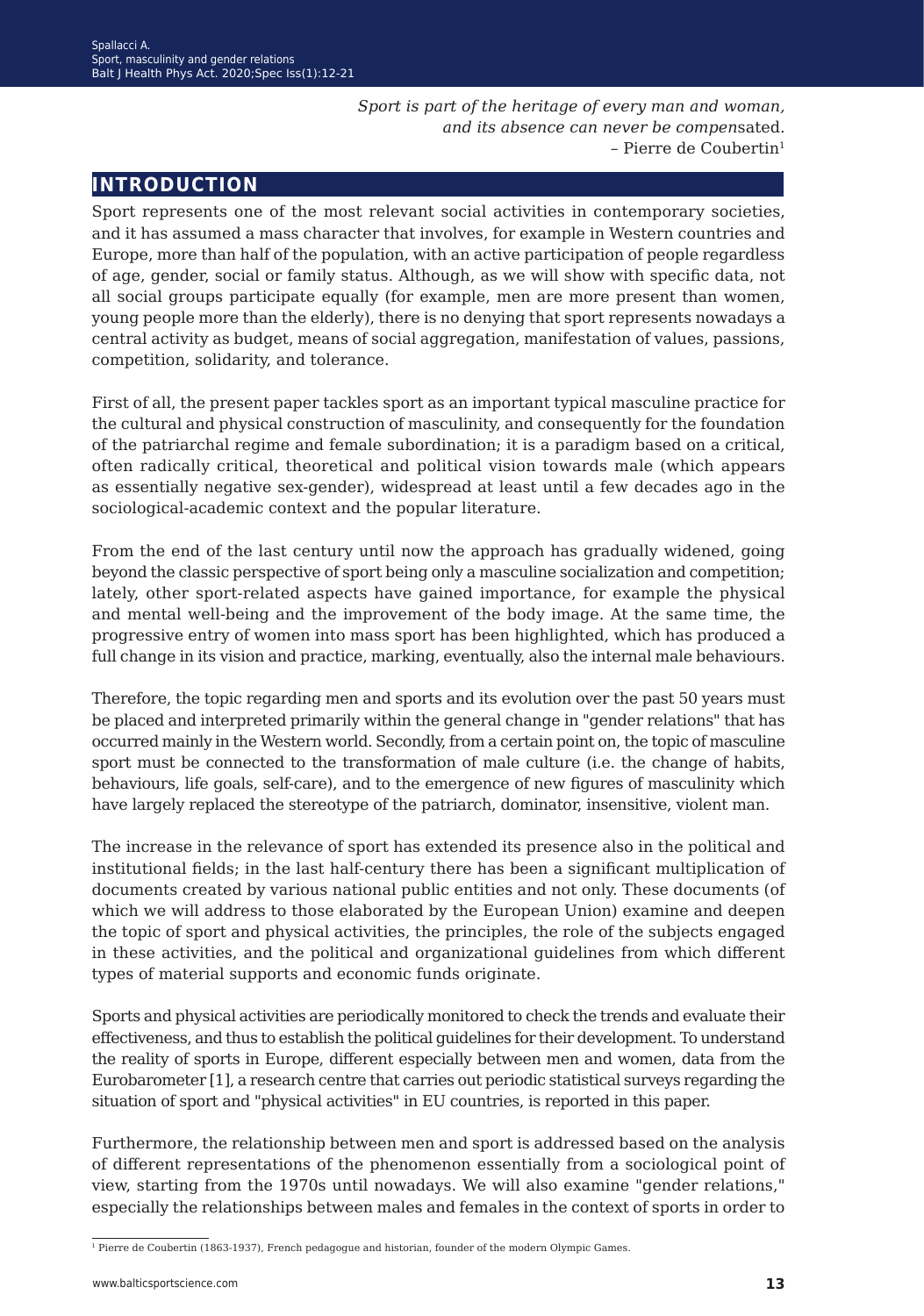understand how sport has contributed to the formation of a specific dominant male culture (sometimes called "hegemonic" masculinity [2, 3] in opposition to a more disadvantaged female culture and condition, not only in sport but also in society.

Basically, on the one hand, the paper aims to examine the dialectical relation between ideology and sports practice, and on the other hand, the cultural and physical construction of masculinity (the theme of the body plays a central role in this regard) related to the evolution of gender relations in society. All in a dynamic perspective, with great attention to change, especially the masculine one, in order to avoid remaining linked to traditional stereotypes, which eventually always reproduce the same visions and interpretations, thus denying the social change that is the very soul of sociology.

## **sport and sociology. the social role of sport**

Already in the 19th century, sociology became interested in sport, even if still in a fragmented way. In the 20th century, the first significant and structured research on the social significance of sports, on its multiple hi storical, cultural, and organizational aspects came out. From a scientific and academic point of view, the interest in the topic was fundamentally manifested in 1964 at the ICSS (International Committee for Sociology of Sport), which adheres to the ISA (International Sociological Association).

After the Second World War, greater availability of free time, an increase in wealth, enhancement of corporeality and an interest of the media has gradually widened the area of sport practitioners, which from a mainly male activity opened up to the participation of other subjects previously excluded: women, the elderly, disadvantaged people.

One of the most important scholars in the sociology of sports, a German, Klaus Heinemann, had already delimited in the 1980s [4] some models of contemporary sport: among these, the competitive, expressive, and spectacular models. The competitive model is linked to the usual image of sport, and, to some extent, also to the traditional male mentality; it foresees a system of rigid rules, a central importance given to both athletes and fans clubs; the goal is that of victory and education of young people. On the other hand, the expressive model is based on the pleasure of exercising, and its primary purpose is the participant's direct gratification (for example, windsurfing). The spectacular model tends to emphasise fun and entertainment; it is often linked to business or to promotion (even if through advertising) of a personal image or of a company from a commercial point of view.

The aspects highlighted by Heinemann [4] refer to sport in mass society. In the past (especially in the last century), sport was also used to establish the internal consensus within a country or a political system, or to create external propaganda toward other nations. Some of these cases are also in the centre of the present discourse: for example, the male body of a sportsman (which came to coincide with that of a soldier) was represented as a symbol of the strength and power of a nation as in the case of 20thcentury dictatorships in Germany, Italy and the Soviet Union [5]. Thus, sport became an instrument for the dissemination of an ideology. However, in recent decades, sport has lost its "sacred" characteristics just as in the past centuries sport had lost its "religious" aspects, for example, those of the Olympics games. We will develop this discourse further because it was vital in the evolution of masculinity during the 20th century.

Contemporary sport, having lost its religious, political, ideological characteristics, presents itself as a large and complex "rational," organizational, media, commercial machine, with specific inner roles: sponsors, coaches, athletes, advertising promoters, the public, supporters (fans). Within this evolution occurs the change of masculinity in sport, the entry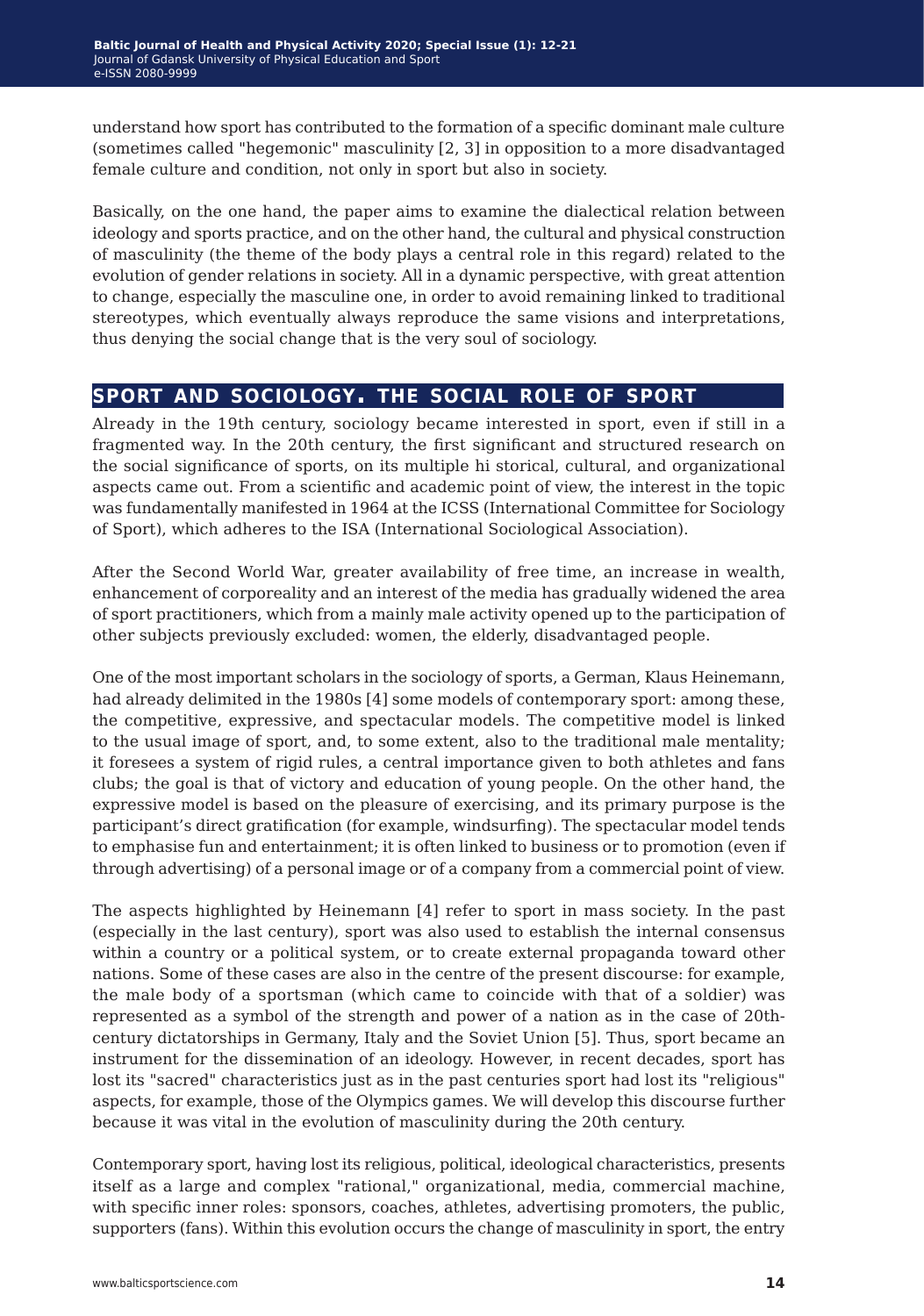of women with different roles (from successful athletes to simple fitness practitioners in a gym), and the change of "gender relations" in sports and society overall.

## **institutional documents on sport in the european union**

Over the past thirty years, the European Union has published many institutional documents on sport, aimed at defining the context of action, purposes, organization, protagonists, public funding related to physical activities and sport.

Among the first documents of the EU was the European Sports Charter, adopted in 1992, which defines Sport as: "all forms of physical activity which, through casual or organised participation, aim at expressing or improving physical fitness and mental well-being, forming social relationships or obtaining results in competition at all levels" [6].

Sport is placed here in a broad framework, which goes beyond the traditional purpose of competition between individuals; sport is also defined as a physical activity that can create advantages on the relational and mental level.

The European system also includes the Eurobarometer [1] (public opinion survey on sport and physical activity in the EU Member States), settled by a structure that carries out periodic surveys among European population (surveys were conducted in 2002, 2009, 2013, 2017) on the evaluation, support, and development of sport and physical activity promotion policies.

The White Paper on Sport, issued by the EU in 2007 [7], was the next fundamental document on sport with a much broader and more articulated features. The concept of sport (and related physical activities) is further expanded, as among its purposes are the improvement of public health, active citizenship, the development of tolerance, and volunteering; sport also produces positive educational, health, and cognitive effects. The White Paper focuses on the social role of sport, and on its economic and organizational dimensions in Europe. Sport must encourage social inclusion, the integration of minorities, and ensure "equal opportunities." In addition to the practice of physical and sports activities, even women's access to decisional and managerial positions is also promoted, and a higher female media representation in sport is encouraged.

In 2011 the Commission adopted an Opinion entitled "Developing the European Dimension in Sport" [8] providing for specific actions regarding the social role of sport, the economic aspect, and the organization of sport. Based on this, the Council adopted a Resolution on the EU Work Plan for Sport 2011-2014. Following a proposal from the Commission, financial support for sport is now included in the form of a specific chapter in Erasmus+, the EU programme for education training, youth and sport for the period 2014-2020.

## **the practice of sport**

In 2007, according to the Eurobarometer statistics, 40% of the European population exercised or played sports at least once a week, including 7% of the population who regularly practiced sport at least five times per week. On the other hand, 46% of the Europeans never exercised or played sports [1].

However, in the European Union, men exercise or are engaged in other physical activities more than women; the disparity is particularly noticeable in the 15-24 age group, in which young males tend to practice sport with a much higher regularity than young women. Overall, regular sport activity tends to decrease with age.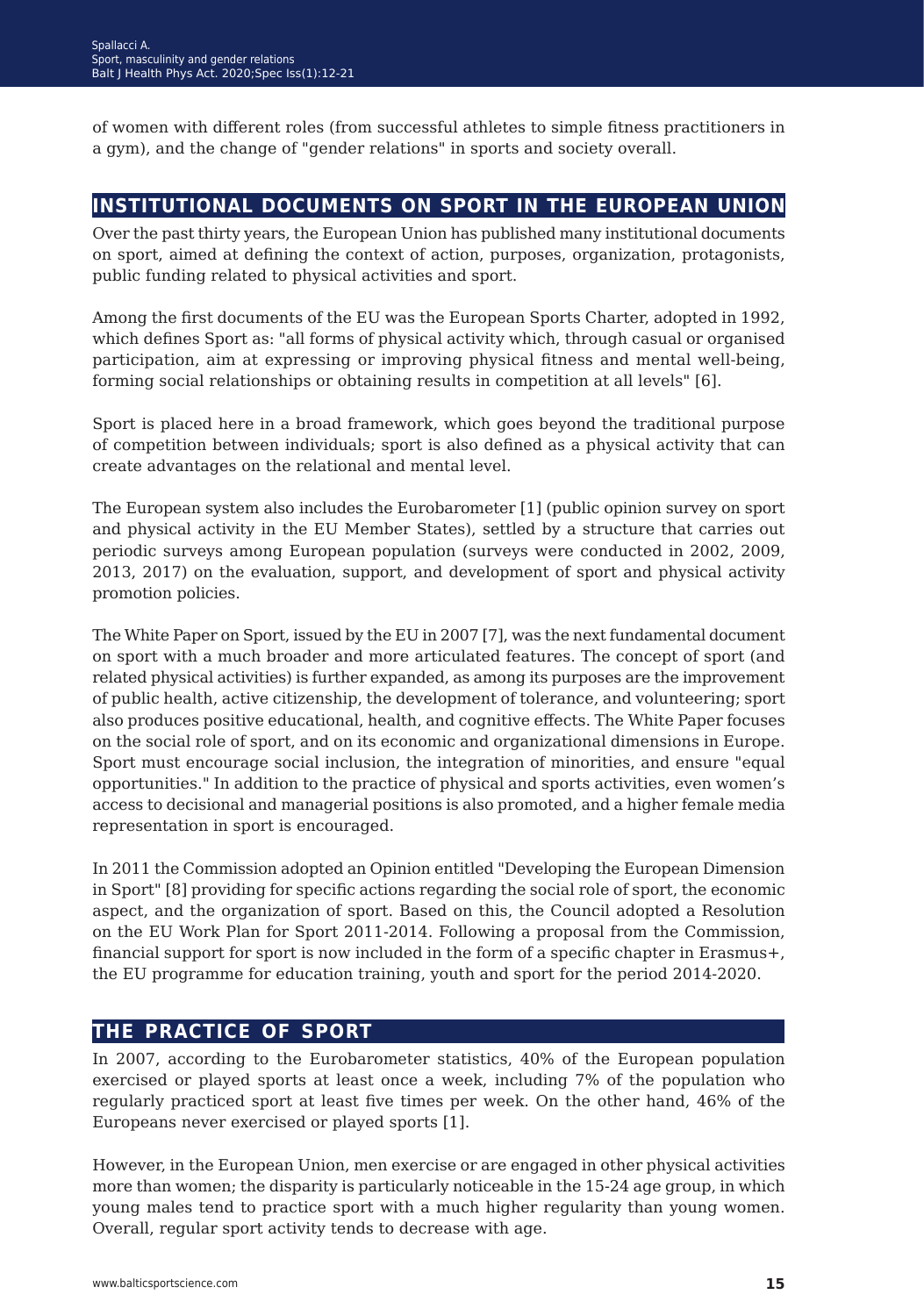Finally, there are considerable differences between various countries of the European Union regarding participation in sport. The countries with the highest proportion of people who exercise or play sports regularly are Finland (69%), Sweden (67%), and Denmark (63%). On the opposite side are Bulgaria, Greece and Portugal, where 68% of respondents never exercise or play sports.

Men are more likely than women to exercise or play sports; 44% of men do this regularly, compared to 36% of women. Men are also more engaged than women in "other physical activities", such as cycling, dancing, or gardening. Concerning "vigorous physical activities" such as lifting heavy things, digging, aerobics or fast cycling, 18% of men are engaged in these activities compared to 11% of women. Again, this occurs particularly for younger age groups; 69% of young men versus 47% of women pursue these activities. The same happens for moderate physical activities (for example, walking at least 10 minutes a day), also developed more by men than by women.

After analysing the statistical data on sport and physical activity on the European level, we are going to explain the "case" of Italy, a country which is, in any case, significant due to the large number of inhabitants (about 60 million) and its historical and cultural features.

Based on data from ISTAT (the National Statistics Institute) [9], it appears that in 2015, 29.5% of men played sport continuously, and 11% practiced it occasionally; for women, the percentages were lower: 19.6% and 8.1%, respectively. The greater participation of Italian men in sports than women refers to all age groups and education levels [9]. In Italy, some sports are practiced more by women, such as aerobics, dancing, volleyball, water sports; on the other hand, for men, there is great participation in football (which is minimal for women), and high engagement in cycling. Participation in outdoor sports is higher for men, while women are more prevalent in indoor sports (gyms, swimming pools). Among men, there are more present those who practice more than one type of sport, and who practice sport with higher intensity (days during the week or hours during the day).

The reasons for practicing sport differ between Italian men and women. Men exercise mainly for passion or pleasure, women to keep fit, reduce stress, and improve physical appearance. Women, therefore, see more therapeutic powers of sport than men do. Then, a considerable part of the Italian population have never practiced sport; a sedentary lifestyle affects more than half of women (53.2%), but only 36% of men.

In conclusion, statistics indicate a reasonably clear picture of gender differences in exercising; men are more present, especially in youth. Later, when the professionally active period of life begins, their active engagement in sport decreases; men are present to a much greater extent than women, especially in football, while, in recent years, there is an increasing presence of women in certain sports or physical activities.

# **men and sports**

#### **The traditional profile. The "Jock Culture"**

The analysis of the relationship between men and sport will be presented in its evolution mainly from the middle of the last century to the present day, except for the beforementioned references regarding the meaning of the male body in nationalistic dictatorial systems (fascism, Nazism, communism) especially between the two world wars.

As said, "sport has been perceived as a masculine domain and is one of the primary sites for the social construction of masculinity in contemporary Western Society; Sport can offer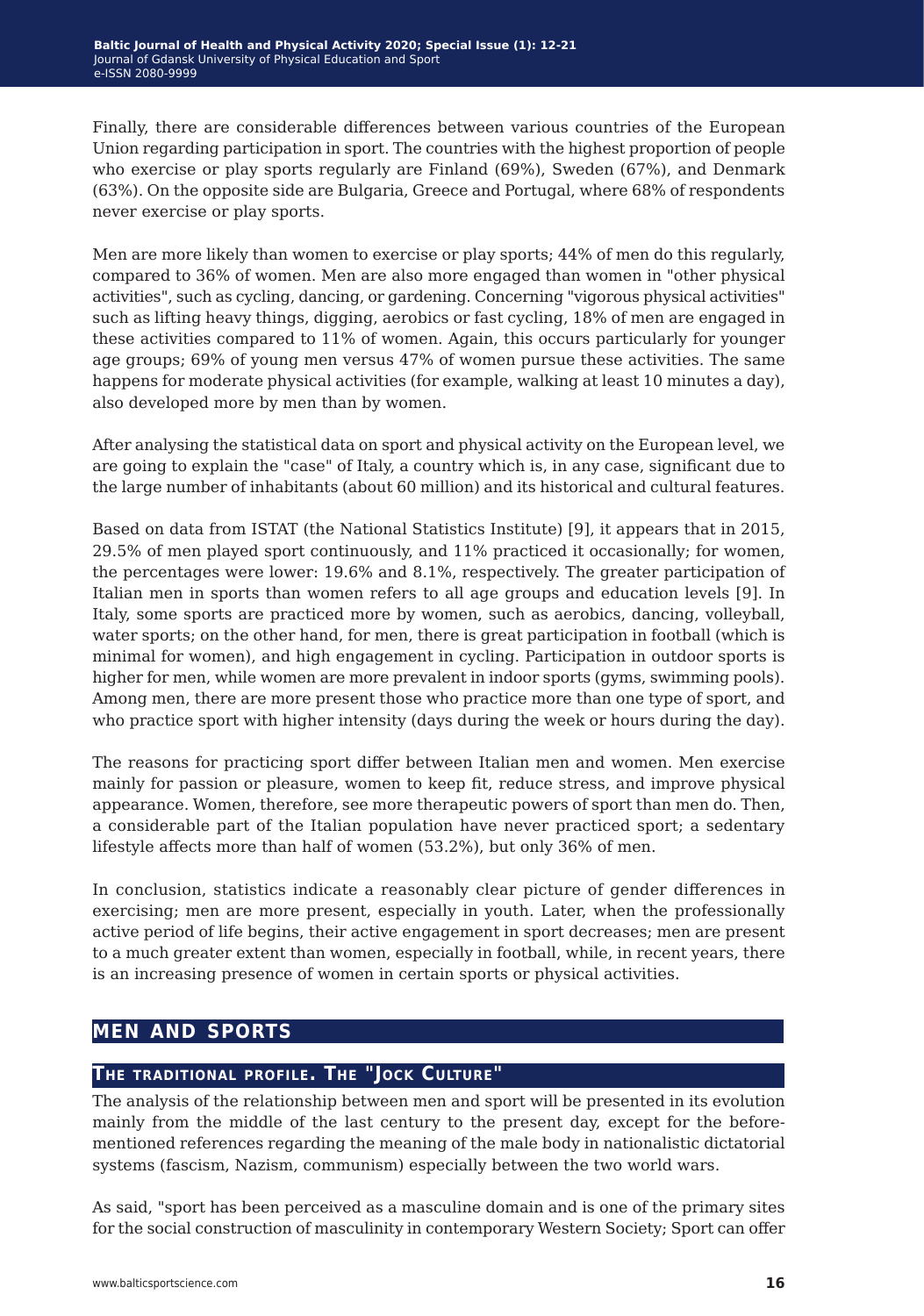its young male participants many pleasurable lives. However, it can also create crises within their lives" [10]. This sentence summarizes well the contradictory character of sport for males: on the one hand, it has been a place of domination and construction of masculinity, sometimes in its worst forms; on the other hand, it has also revealed a space for the transformation of the same masculinity towards less aggressive, less misogynistic models, more open to changes and to the modernization of society [11].

A sports and cultural practice called Jock Culture1, which preaches the observance of a normative dimension (as it establishes the rules of behaviour and of life) of manhood is cited in the sociological literature for example by Coad [12] as an example of the most extreme forms of machismo. According to several Anglo-Saxon scholars [13, 14], Jock Culture was responsible for many negative approaches towards the masculine role, particularly the aggressive and violent ones, besides perpetuating sexist institutions and values. In the "Sports World" the hyper-masculine values and rituals of the sports arena, of the locker room would have been created, manifested and developed: toughness, excessive emphasis on victory, the "team spirit", the exaltation of bad boys and bullying, the use of homophobia to offend and taunt others, and intolerance against women [15].

The sociological description of Jock Culture recognises the political and cultural atmosphere in the United States and in Europe during the 70s-80s, with an ideological predominance (especially in university classrooms, and often also in media) of "radical" feminism groups, or male pro-feminist and "anti-sexist" groups [16], which tend to attribute to the male, in an absolute way (therefore without internal distinctions), any negative character, both in terms of cultural orientations and material behaviours.

# **The transition: from the "alpha male" to the new man. Metrosexuality and new male bodies**

In the 1980s and 1990s, a historical change of masculinity began: a slow process, still in progress, which has its basis in specific economic, political, cultural events; among these, first of all, the transition *−* which took place throughout Western Europe, in particular in the South *−* from an agricultural-industrial economy (and culture), composed of poorly educated men dedicated to physical work, to an urban and tertiary sector economy, characterised by men with high education and income who grew up in the era of the intangible activity of services. Consolidated male habits begin to change, from an attitude of traditional indifference to a growing attention to body and health, through the presence of men in the sector of cosmetics, beauty treatments, medicine, and fitness.

In recent years, the Western male perspective has been enriched with new figures, neomovements, and original representations of men. All this has certainly influenced the relationship between masculinity and sport.

The new male figures that emerged in those years presented themselves as alternatives to the so-called "alpha male". Both in sociological literature and media, the term "alpha male" meant the prototype of traditional dominant masculinity, based on precise cultural elements: female subordination, strength, aggression, self-control, power, economic success, bursting sexuality. The followers of Jock Culture were probably "alpha males". But the position of the "alpha male" is difficult to keep in a changing world, in which men, above all, must face new female requests which, among other things, also concern the care and valorisation of the male body. The traditional male, the cowboy, the rough man, the man and the authoritarian father, is not compatible with the modernization of Western society.

<sup>1</sup> Jock is a word that derives from the American slang; it means a person fixated on sports, and also the athlete as opposed to the intellectual.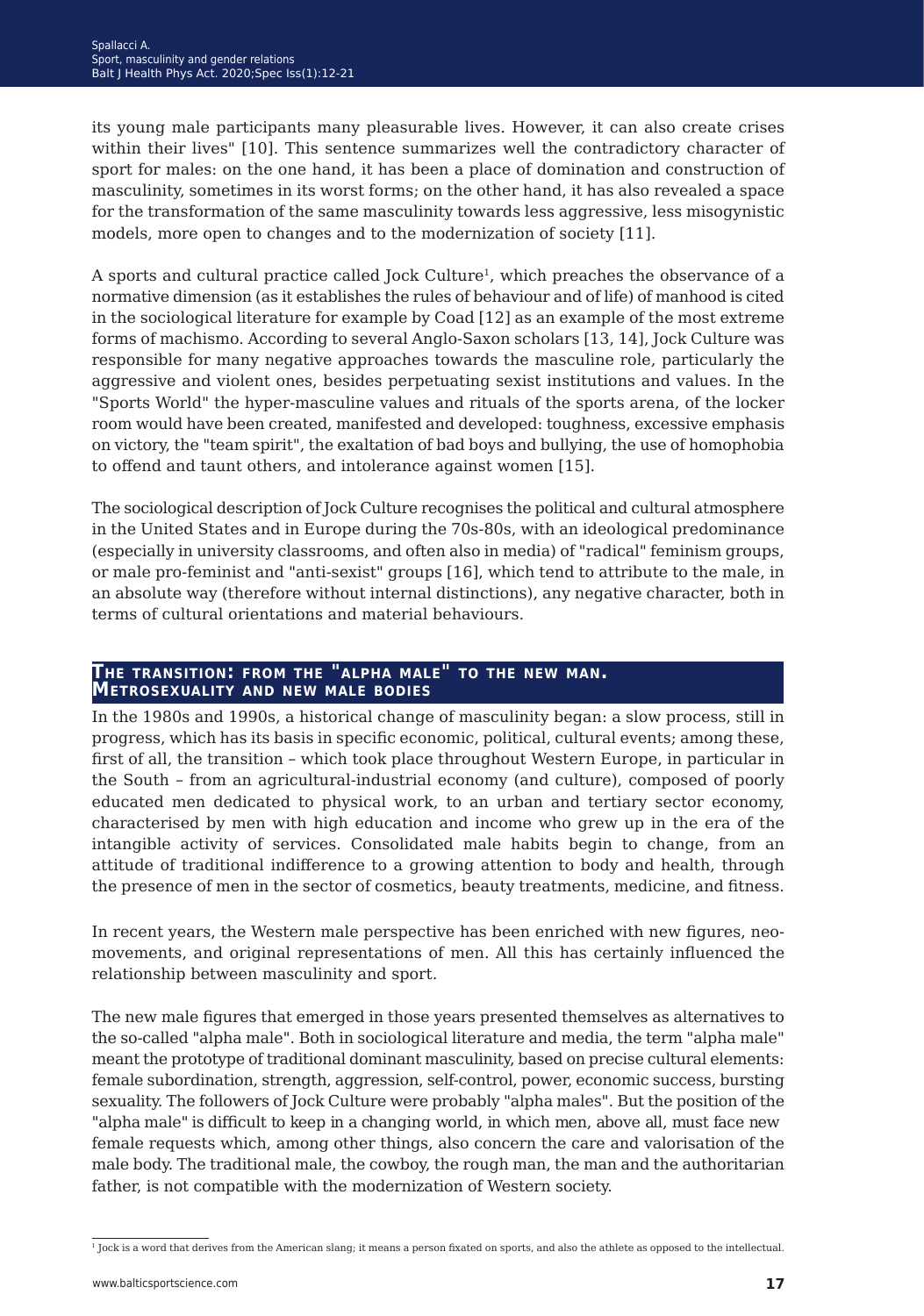Gradually, new male figures appeared, all placed in a wide category (spread in the 80s) of the new man: the man attentive to the expressive-emotional dimension, to the care of children and the relationship with the partner, interested in health, his body and image. It is along this path that in the 90s, emerging from the Anglo-Saxon society, a new figure is identified, the metrosexual, which appears in the de-industrialized metropolis repopulated by the development of services and IT. The metrosexual is the post-Fordism man, wealthy, indifferent to sexual orientation, cared for, a convinced narcissus, fashion addicted, and, above all, detached from the political suggestions that have characterized the movements of men during 70s and 80s which sustained women's struggles as well as the liberation of the gay world [15]. It is far from class distinctions and oppositions: it is also far from the productive logic of the industry, from the workers' movement, and from the symbolic figures of that period: the virtuous wage earner, the disciplined worker, the muscular and powerful proletarian in the defence of his rights; in the post-Fordist society (where the working class has disappeared) individuals, especially males, are transformed from producers to consumers. Moreover, according to some, they even turn into a feminized consumer.

All this has been admirably narrated (better than in many sociological or political works) in the English film "Full Monty", by the director Peter Cattaneo (1997), in which the metallurgical working class, in the period of industrial restructuring, loses all individual and collective certainty. It is one of the many forms of the crisis of traditional masculinity, where workers laid off by the company no longer play sports, nor have intimate relationships with their partners disappointed and impoverished by the absence of male income in the family. In this state of emergency, and the due to the disappearance of the traditional Welfare guarantees, six workers decide to redeem themselves, even to earn a few pounds, choosing to perform in a full striptease show. In this situation, men become aware of their body, understand that industrial production is no longer needed, and thus decide to get naked, physically and symbolically, in front of the ironic and amused looks of the female audience who sees the possibility of its revenge [16].

In the following years, we witness a sort of transformation, a recovery, a redemption of men, which is manifested in various forms. Throughout Europe, there has been a rediscovery of the male body, no longer in ideological or political terms, nor trying to recover the athlete's sacred body, but there is a conversion to the individualistic ideology of fitness, to live well and strong, without ethical purposes. "Self-care" is the imperative of this new phase, with all the narcissism, cosmetic surgery, image care, attention to fashion and men's help magazines (one of the best-known examples is Men's Health). The man is attracted to the commercial circuit of mass consumerism; a specific market for male products is created [17]. The same male body (also in the sports field) increasingly enters the media; men's bodies are shown in the cinema, in advertising videos for dietary cures and gyms, in magazine pages [18].

#### **men and women together in sport. the Crossfit**

Sport is a place where the traditions that support the differences between males and females can be consolidated. At the same time, however, breaking experiences, conflict, challenge and redefinition of the dominant ideas of gender can emerge in sport. For example, in historically men's disciplines such as boxing, rugby, and in male-dominated sports such as football, openness to women has generated a challenge for gender norms, creating multiple conflicting discourses. Women who play these sports contrast with the adequate male body image, and the male qualities involved. At the same time, the prevailing representation of woman is also questioned. Female sports can encourage a redefinition of the usual gender differences, associating characteristics considered to be both male and female in the same activity [3].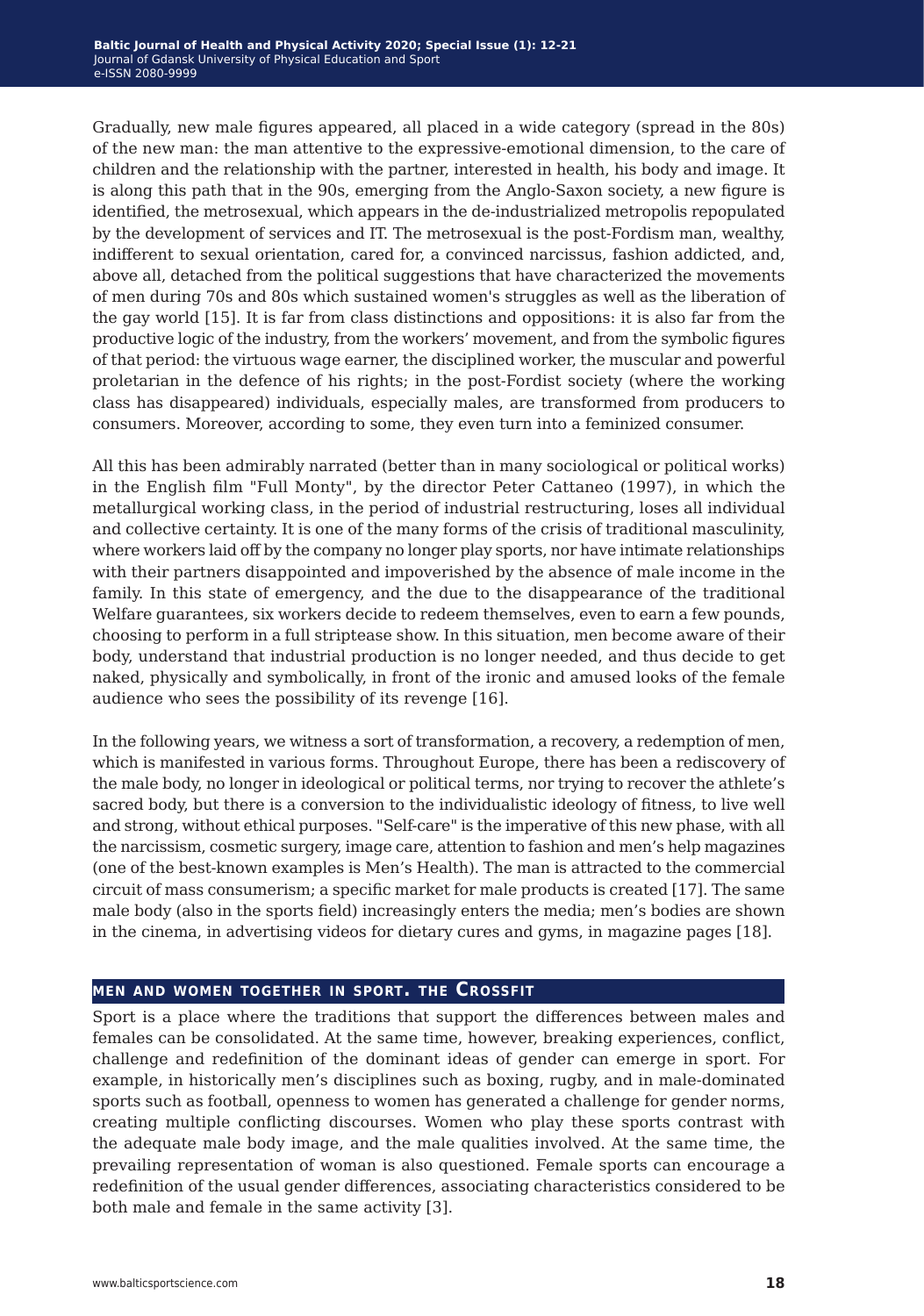From this point of view, for example, the experience of Crossfit is very interesting, a practice that is rapidly spreading, in which men and women compete together in different types of sports and they train together, and do the same exercises. With Crossfit, the joint male and female participation in sport becomes a fact that is not accidental, but planned and organized [3].

The Crossfit games<sup>1</sup> present both two distinct competition categories for men and women, and a mixed category. This has contributed to redefining the concept of masculinity and femininity in sport. Crossfit is a genderless practice, not to uniform differences, but as a reconfiguration of rigid definitions of masculinity and femininity [3]. For example, the same concept of strength, when this is no longer exclusively masculine, can become a category for a different way of perceiving oneself, and also can generate new relations between genders. Crossfit offers experiences and relationships capable of reconfiguring the categories of gender identities in the first place in the way of seeing and considering one's own personal identity. This practice aims to recognize the athlete's identity outside the typical parameters of hegemonic masculinity [3]. So, even within sport, dominant male discourses and prejudices have been deconstructed, dismantled, thus opening the way for change [3].

#### **Sport, male body and media**

Everything was deeply reflected in the transformations that occurred in sport, which would not have been possible if the phenomena mentioned above had not occurred in the outside world, which have characterized the lives of men and women in the last forty years, taking into particular consideration also the so-called "masculinity crisis", which has been much talked about [16], both in university classrooms<sup>2</sup> and in media.

To fully understand the recent transformations of the male body, and of men's attitudes towards sport, it is important to approach the existing ideologies between the two world wars, and also during the period after the first world war, regarding the meaning of the male body in the twentieth century. An athlete's body, as mentioned above, was considered the "male body of the nation" [19]; this ideological operation was perfected in the era of nationalisms, especially between the two world wars, and continued in part in the following decades, until the 1960s. In this context, sport is not just competition, movement, expressiveness; sport is also understood as "social hygiene", that is, rules that not only athletes, but everybody must abide by. The health of the athlete's body (especially if male) is identified with the physical and moral health of a nation. The nation-body becomes a mythical, heroic, pure body, eventually – a "sacred" body [19].

Today the athlete's body is not identified with the country to which it belongs, but with the sports club that pays the best; his body has become a surface filled with sponsors and advertising. From a heroic-sacral body, the male athlete's body becomes a "television body", or rather "media body". The context in which this process takes place is globalization: sport is no longer linked to a nation. Today the relationship between national male models and athletes of a country has dissolved. National masculinities are confronted with international or global sporting models tout-court.

These athletes' lifestyles remind more of the new man (e.g. the metrosexual) than the traditional macho. Today's male athletes are mirror men ("men in front of the mirror", who love to admire themselves and be admired), consumers, elegant, playboys, very present

<sup>&</sup>lt;sup>1</sup> Crossfit games have been held annually since 2002; everyone can enter competition through a qualification system that implies winning an intermediate step: the Regionals.

 $2$  One example is the vast production of Men's Studies from the 70s; it was a current born from an important and vast literature of Gender Studies and Women's Studies, originating in the Anglo-Saxon society, especially Northern American, and later spread to other countries from Central and Northern Europe (France, Germany, Sweden), and lately also in Italy and in Eastern Europe. These are some of the basic texts: Elias, Dunning, 1986; Brod, 1987; Kimmell, 1987; Seidler, 1989; Giddens, 1992; Connell, 1995; Bourdieu, 1998; Spallacci, 2012.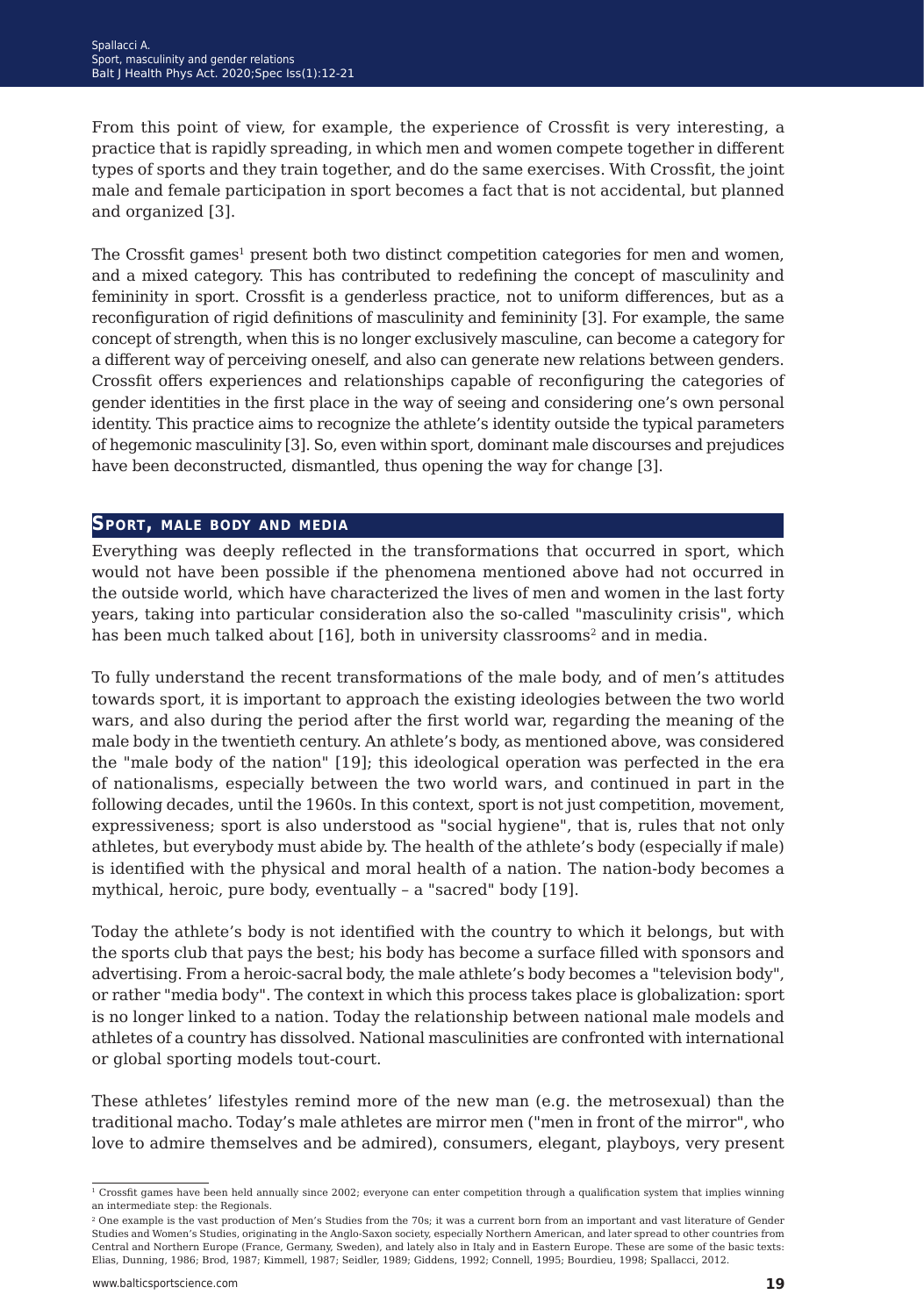in the media, with exasperating care of their body not only in terms of muscles. While the athlete representing the "body of the nation" was a champion of strength and rigor, of high morality, dedicated to sacrifice (an example being the Italian Pietro Mennea1), instead the sportsmen of today are boys with whom one can identify, at the mass level, as true media products [19].

The model that currently best represents the new "metrosexualized" athlete is a young player (especially the Italian players at the beginning). Beautiful, worldly, with tattoos, earrings, necklaces; he is a star, wearing personalized shoes to advertise a brand, posing for calendars, entering the star system which revolves around the "sport show". His photos appear in gossip magazines; he is an idol to whom a lot of love is attributed; often his partner is a movie star. The mix between the athlete and the fashion world leads to the formation of a male model with characteristics previously attributed to the female world only. Today's athlete is often present in men's magazines, not in pornographic or macho ones, but those to help men, a new editorial line very popular among young men, dynamic and attentive to "self-care".

#### **conclusions**

Nowadays, there are many dimensions of sporting masculinity. Any monothematic representation, such as that of the first sociology of gender, linked to the traditional stereotypes of the 1960s and 70s, does not take into account the recent evolution and male change, which has provided a multiplicity of models also in the sports field. Thus, also sport, initially a place to marginalize female activity, and to build traditional dominant masculinity, has proved to be, like many other social organizations (family, work, school), a place of contradiction for the man and of transformation of his identity. We are facing a dialectical process: sport influences gender identities, but it is also determined by them. So even within sports, dominant male discourses and prejudices have been deconstructed, shattered, thus opening a way for change.

Sports athletes can become models of masculinity to which especially young people, and, to some extent, even adults can refer to [19]. Desacralisation of sport, a decrease in both hyper-masculine costumes and the practice of the Jock Culture along with mediatisation of the athlete's body has brought the sports world and athletes closer to daily life, habits, aspirations – especially in the context of consumption and the self-representation – to the large mass of the male population. The process is in progress and will go on; we will not return to the "body of a nation". The sirens of consumerism are appealing, and it is difficult to resist their seduction.

## **references**

- [1] Sport and physical activity (Special Eurobarometer 472). Brussels: European Commission; 2018. [Available at [https://](https://data.europa.eu/euodp/en/data/dataset/S2164_88_4_472_ENG) [data.europa.eu/euodp/en/data/dataset/S2164\\_88\\_4\\_472\\_ENG\]](https://data.europa.eu/euodp/en/data/dataset/S2164_88_4_472_ENG) [Accessed on 7 April 2020].
- [2] Connell RW. Masculinities, Cambridge: Polity Press; 1995.
- [3] Bifulco L, Tuselli A. Corpi sportivi e identità di genere. Il Crossfit [Sportspersons bodies and gender identity. Crossfit]. La Camera blu. 2017;17:254-282. Italian.
- [4] Heinemann K. Practical Orientation and Function of Sport Sociology. Int Rev Sport Soc. 1983;18(1):21-34. [https://](https://doi.org/10.1177/101269028301800102 ) [doi.org/10.1177/101269028301800102](https://doi.org/10.1177/101269028301800102 )
- [5] Mosse G. The Image of Man. The creation of modern masculinity. New York: Oxford University Press; 1996.
- [6] Council of Europe *−* Committee of Ministers. Recommendation no. R (92) 13 REV of the committee of ministers to member states on the revised European Sports Charter. 1992. [Available at<https://rm.coe.int/16804c9dbb>] [Accessed on 2 April, 2020].
- [7] Commission of the European Communities. White Paper on Sport (white paper). Brussels: COM 391 final; 2007. [Available at<https://eur-lex.europa.eu/legal-content/EN/TXT/?uri=CELEX%3A52007DC0391>] [Accessed on 2 April, 2020].

<sup>1</sup> Pietro Mennea was an Italian sprinter athlete born in 1952 and died in 2013. He was Olympic champion of the 200 meters, and European record holder from 1979 to 1996.